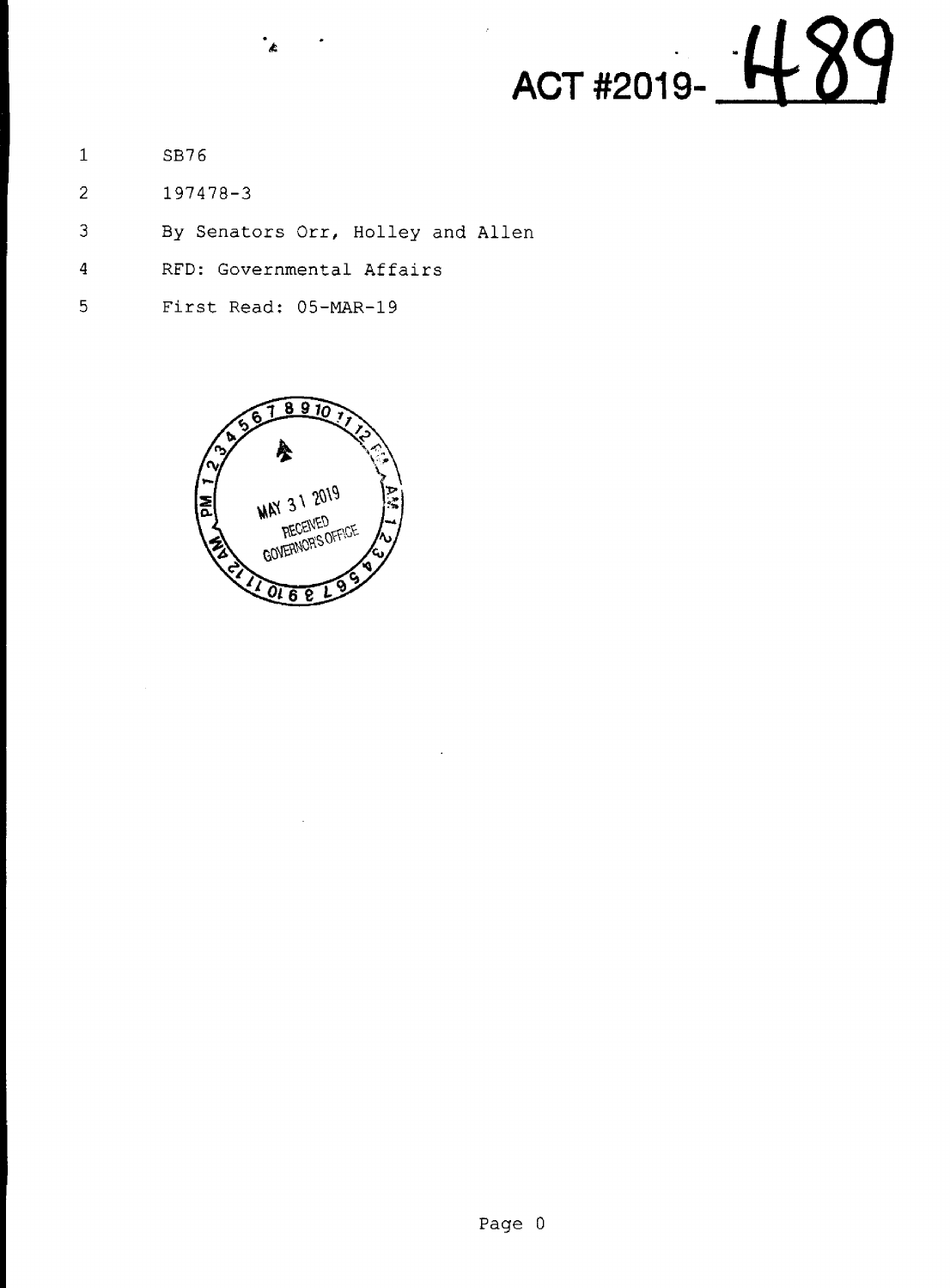$\mathbf{1}$ 

 $\overline{c}$ 

 $\overline{3}$ 

 $\overline{4}$ 

a sa sa na an an san

24

ENROLLED, An Act,

SB76

5 Relating to the Medicaid estate recovery program, to require that specific notice be provided to Medicaid at the 6 7 commencement of a probate proceeding and bar payments of 8 claims in the sixth order of preference as well as summary 9 distributions until proof of such notice has been filed and 10 Medicaid has timely responded to the notice; and to provide a ll uniform mechanism for Medicaid to commence probate proceeding 12 around the state.

13 BE IT ENACTED BY THE LEGISLATURE OF ALABAMA:

14 15 16 17 18 l9 20 21 22 23 Section 1. (a) The personal representative, or person filing to initiate a proceeding in accordance with the Alabama Small Estates Act, Division 10, Article 18, Chapter <sup>2</sup> of Title 43 of the Code of Alabama 1975, shall give notice of their appointment, or the filing of a petition in accordance with Section 43-2-692, to the Alabama Medicaid Agency. The notice shall include all of the following information: (1) The full legal name of the deceased. (2) The date of birth of the deceased. (3) The date of death of the deceased.

(4) The social security number of the deceased.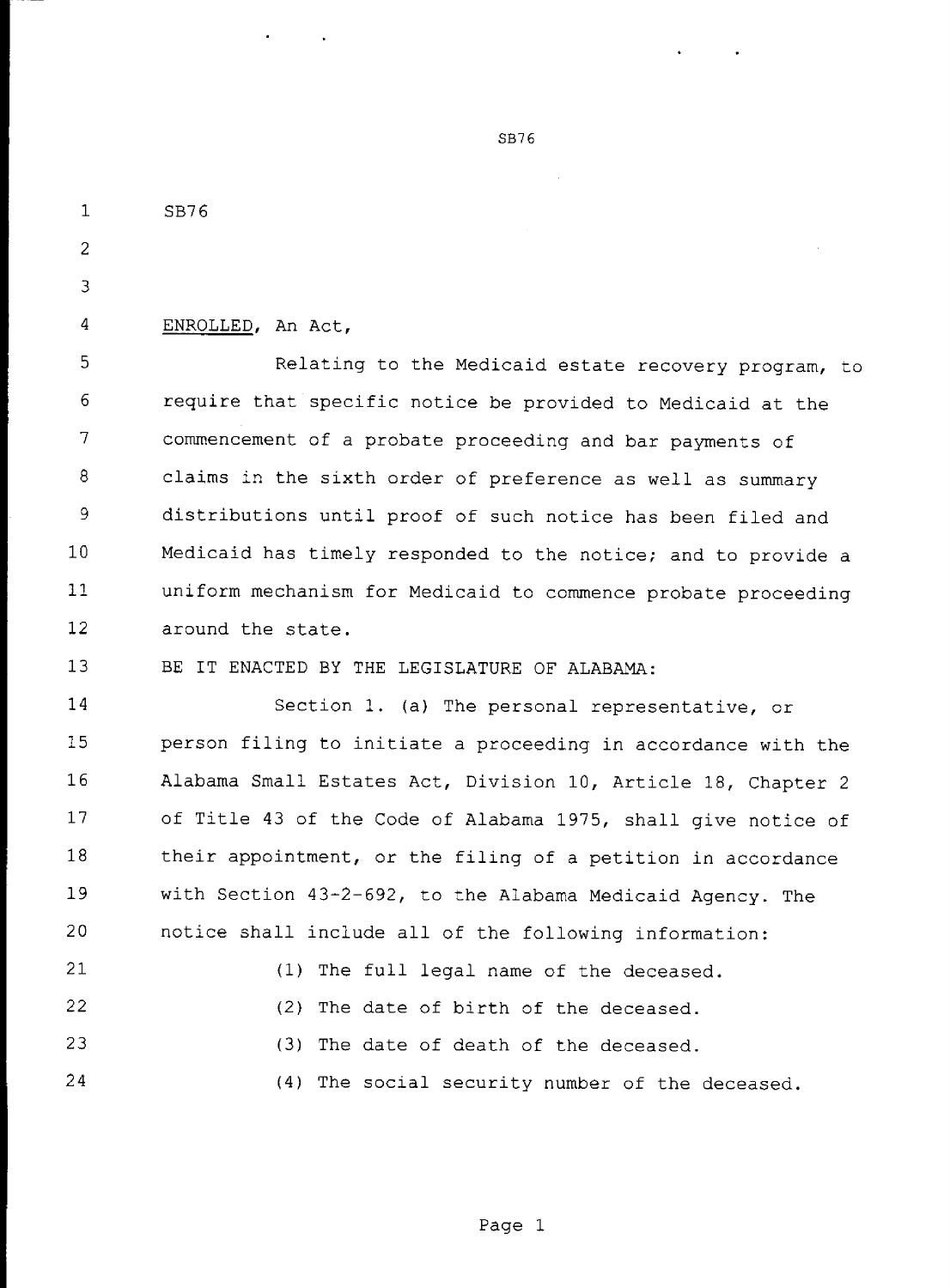$\mathbf{1}$ (5) The marital status of the deceased at the time  $\overline{2}$ of death. 3 (6) The name, address, and phone number of the 4 spouse of the deceased, if applicable. (7) The court in which a probate estate has been 5 6 opened.  $\overline{7}$ (8) The probate case number. 8 (9) The date on which letters testamentary or 9 letters of administration were issued by the probate court. 10 (10) The name, address, and phone number of the  $11$ person giving notice. 12 (11) The type of probate proceeding.  $13$ (b) The notice shall be effective, provided the 14 information in subdivisions (1), (2), and (3) of subsection 15 (a) are included. l6 (c) The notice shall be mailed to Alabama Medicaid 17 Agency, Attn: Estate Notice Office, P.O. Box 5624 Montgomery, 18 AL 36103—5624, or such other address as the Commissioner may 19 provide by rule. The notice shall be mailed by United States 20 Postal Service Certified Mail with instructions to forward, 21 return receipt requested, with instructions to the delivering 22 postal employee to show to whom delivered, date of delivery, 23 and address where delivered. The return receipt shall be 24 addressed to the probate court in which the estate was filed  $\mathbf{r} = \mathbf{r}$ 25

SB76

and shall identify the case number of the case to which the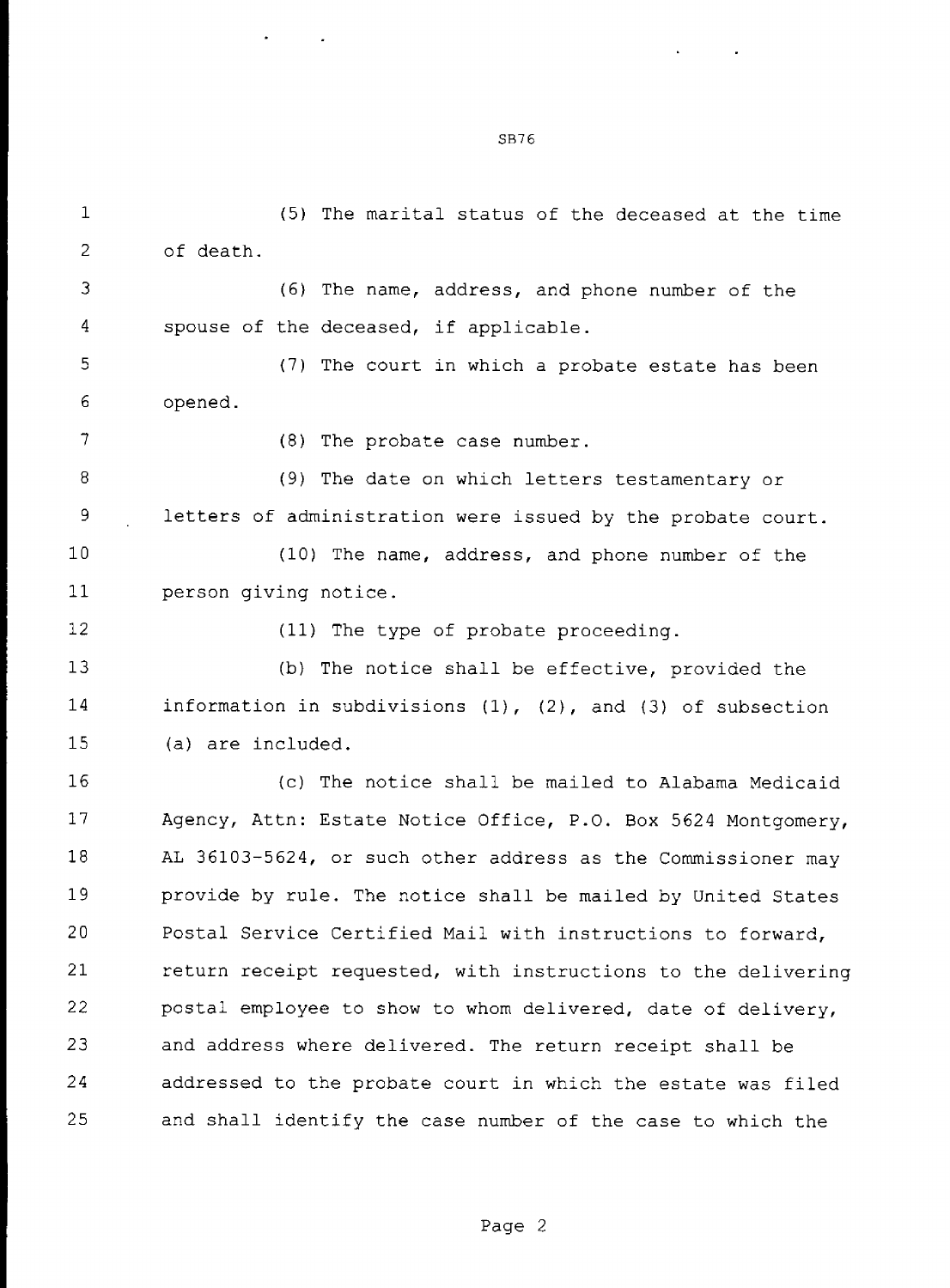$\mathbf{1}$ notice pertains. Upon mailing, the personal representative, or 2 person filing to initiate a proceeding in accordance with the 3 Alabama Small Estates Act, shall immediately file with the  $\Delta$ probate court an affidavit of certified mailing of notice to 5 the Medicaid Agency, along with a copy of the notice sent. The affidavit shall verify that the notice has been mailed by 6 7 certified mail in accordance with this act. The probate court 8 shall enter the return receipt into the case record.

9 (d) The Medicaid Agency shall respond to the notice 10 by sending one of the following documents to be filed in the probate court: ll

l2

(1) A claim.

(2) A waiver of claim.

14

l3

(3) A statement that no amount is due.

15 l6 17 18 19 (e) The Medicaid Agency shall send a response under subsection (d) as soon as practicable, but no later than 30 days after the date of receipt of the notice. The claim is waived if the Medicaid Agency has not delivered its response to the probate court within 30 days of receipt of the notice.

 $\mathbf{I}$  and  $\mathbf{I}$ 20 21 22 23 24 25 (f) The Medicaid Agency may create an electronic system for persons to provide notice in accordance with this section. If created, the electronic system shall issue a serialized certificate as proof of notice. The personal representative, or person filing to initiate a proceeding in accordance with the Alabama Small Estates Act, shall file the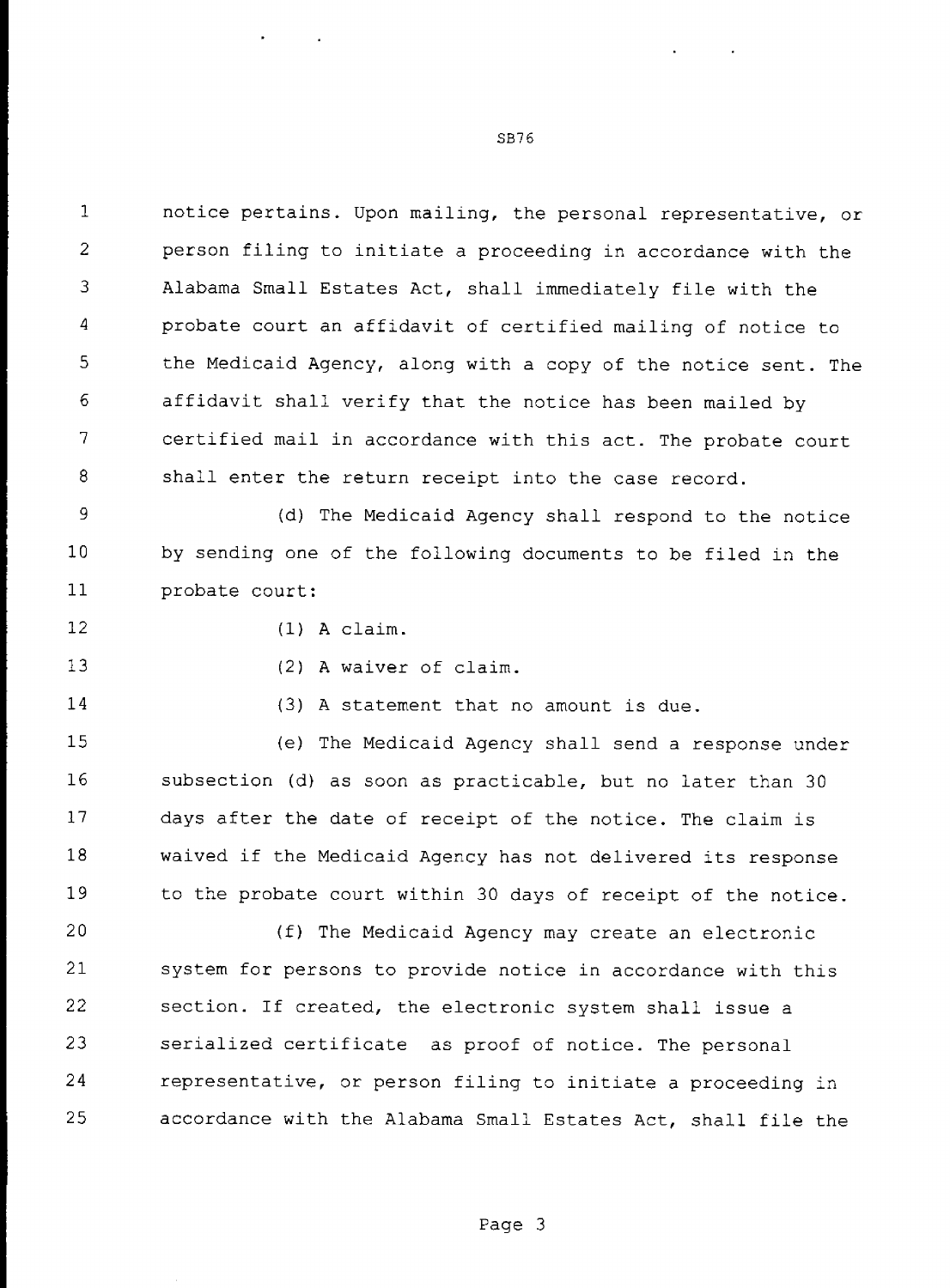$\mathbf{1}$ serialized certificate in the probate court if the electronic  $\overline{2}$ system is utilized. If the Medicaid Agency provides such a 3 system, then the personal representative, or person filing to initiate a proceeding in accordance with the Alabama Small 4 Estates Act, may choose to either provide notice through the 5 6 electronic system or in accordance with subsection (c), but 7 shall not be required to do both.

8 (g) The Medicaid Agency shall not be charged for 9 filing a waiver of claim or statement that no amount is due. 10 The fee for the filing of the agency's claim shall be  $11$ considered part of the fees and charges of administration and 12 shall be paid back to the agency without the filing of an 13 additional claim.

14 15 l6 l7 l8 (h) The debts of the sixth order of preference, in accordance with Section 43-2—371, shall not be paid, and no distribution shall be made, until proof of notice, as required by this section, has been filed in the probate court and 30 days have passed since Medicaid received notice.

19 20 21 (i) For the purpose of this section, personal representative shall have the same meaning as provided in Section 43-8-1.

22 23 (j) This section shall only apply to cases initiated on or after the effective date of this act.

24 25 (k) All notices provided to the Medicaid Agency and all reports, records, databases, or other documents generated

SB76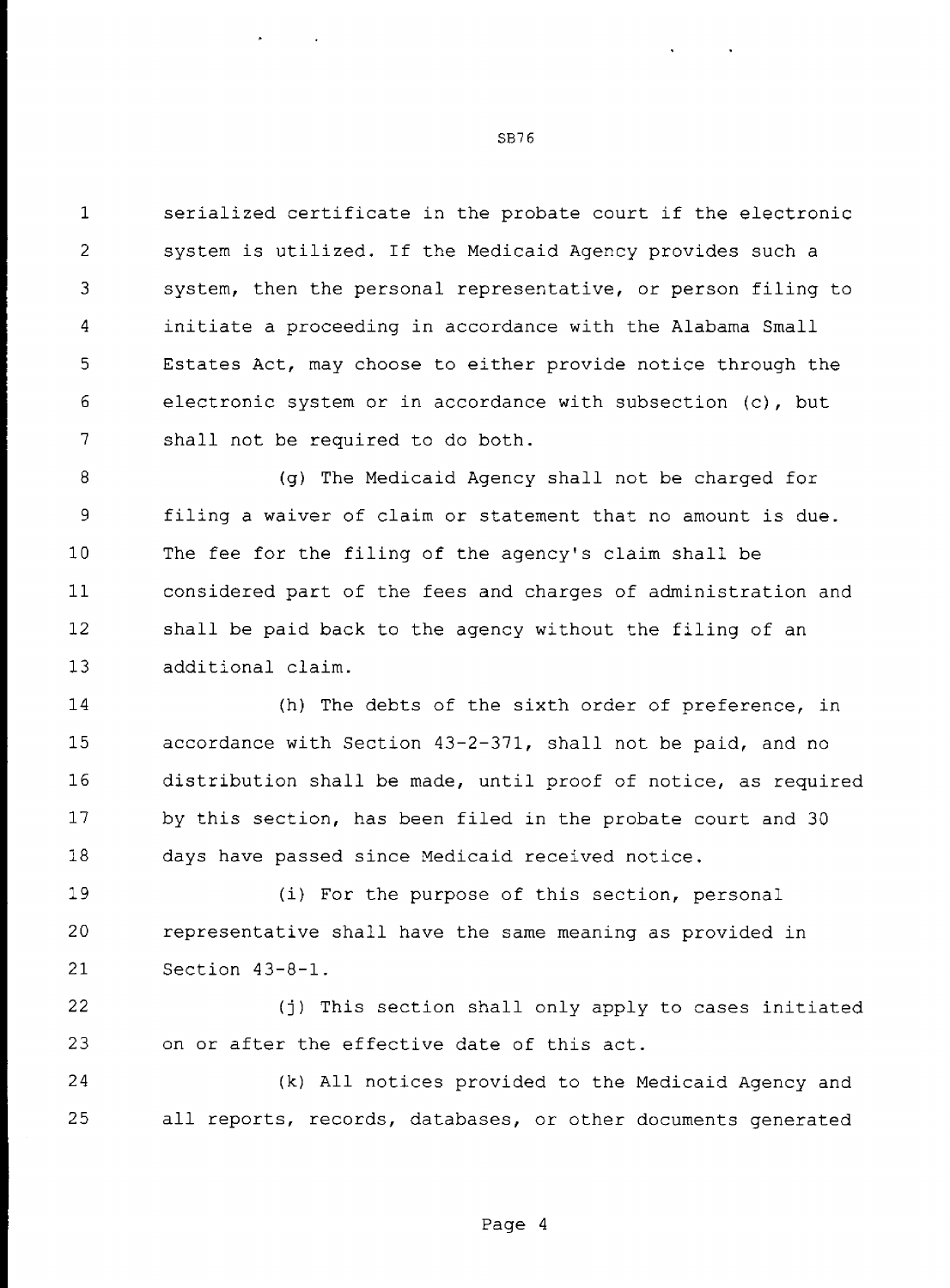$\mathbf{1}$ by the Medicaid Agency shall be exempt from disclosure  $\overline{2}$ pursuant to Section 36~12—40, Code of Alabama 1975. 3 (1) Nothing in this section should be construed to  $\overline{4}$ modify current probate estate enforcement or grant a new cause of action to the Alabama Medicaid Agency. 5 6 Section 2. (a) The Medicaid Agency may petition to  $\overline{7}$ open the probate estate of a Medicaid recipient by filing a petition to appoint a third party administrator and issue 8 9 letters of administration, pursuant to the timing limitations 10 of Section 43-2-43. (b) The petition shall contain all of the following 11 12 information: 13 (1) The date the recipient died. 14 (2) An explanation of why the petition is filed in 15 the proper court in accordance with Section 43-2—40. l6 (3) A listing of the recipient's personal and real 17 property of which the Medicaid Agency is aware. 18 (4) A listing of the recipient's debts of which 19 Medicaid is aware. 20 (5) A listing of the recipient's possible heirs, 21 including contact information, if known, of which the Medicaid 22 Agency is aware. 23 (c) If the Medicaid Agency is not aware of the contract of the contract of 24 information listed in subsection (b), then the Medicaid Agency 25 shall describe each piece of information that it lacks.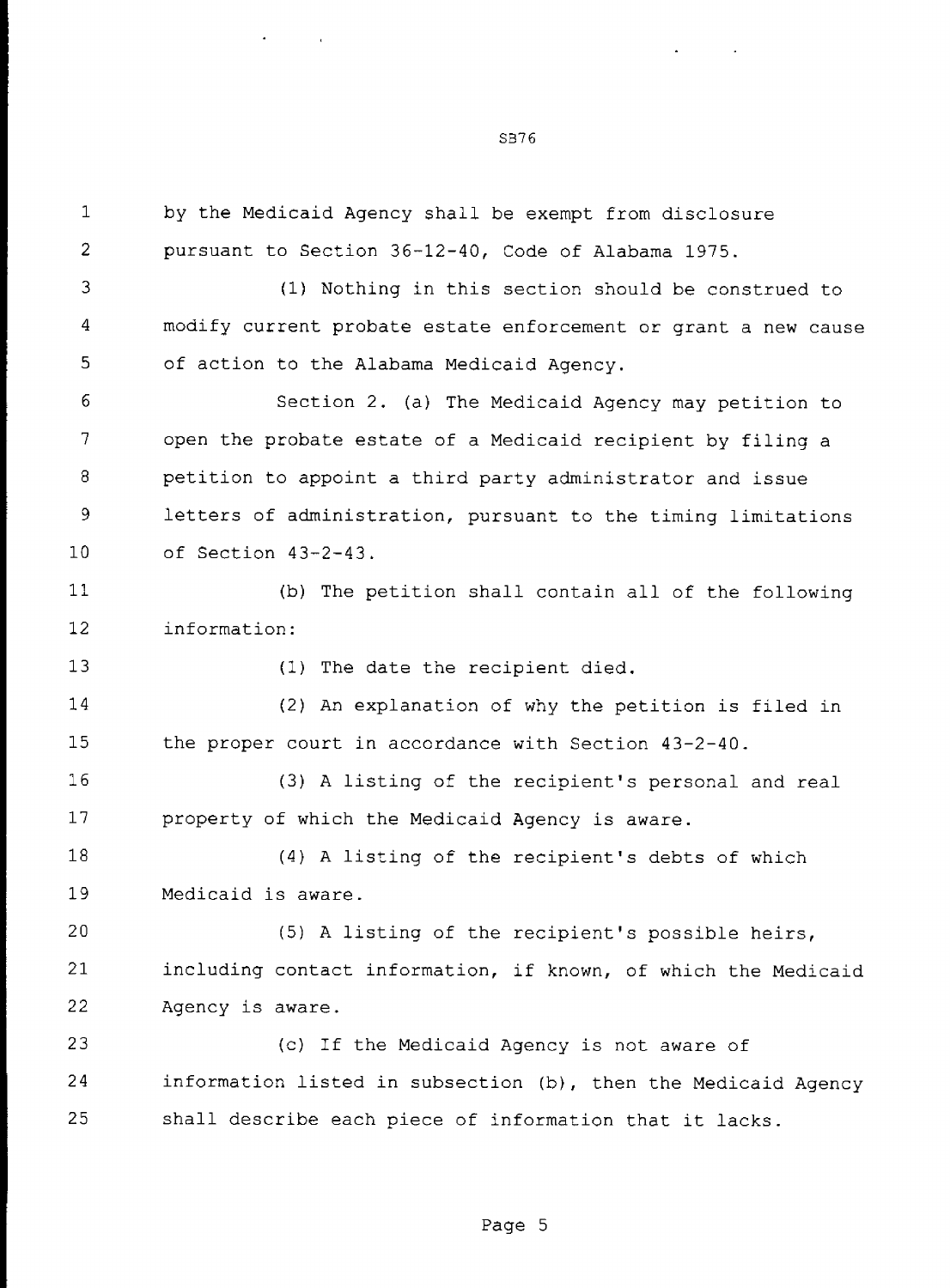$\mathbf{1}$ (d) If the petition contains the information  $\overline{2}$ required in subsection (b), or statements in accordance with subsection (c), the court shall appoint a third party 3 4 administrator in accordance with Section 43—2—42, Code of Alabama 1975, and require that administrator to procure <sup>a</sup> bond 5 in accordance with Article 4, Chapter 2, of Title 43 of the 6  $\overline{7}$ Code of Alabama 1975. Once the court is satisfied that an 8 appropriate bond has been procured, the court shall issue 9 letters of administration to the administrator. 10 (e) The administrator shall be compensated in

ll accordance with Section 43—2-848.

12 l3 14 15 (f) When appointing an administrator pursuant to this section, the probate court shall not appoint an employee of the Medicaid Agency as an administrator of the estate of a Medicaid recipient.

16 17 18 19 (g) The filing fee for the filing of the agency's petition under this section shall be considered part of the fees and charges of administration and shall be paid back to Medicaid without the filing of an additional claim.

20 21 22 23 24 25 Section 3. (a) The Medicaid Agency may file a claim against the estate of a Medicaid recipient for the amount of any medical assistance payments made on behalf of the recipient, but only as allowed by 42 U.S.C. §1396p, except that the Medicaid Agency shall not file a claim that includes medical assistance payments made at any time for Medicare

**Contract Contract Contract** 

SB76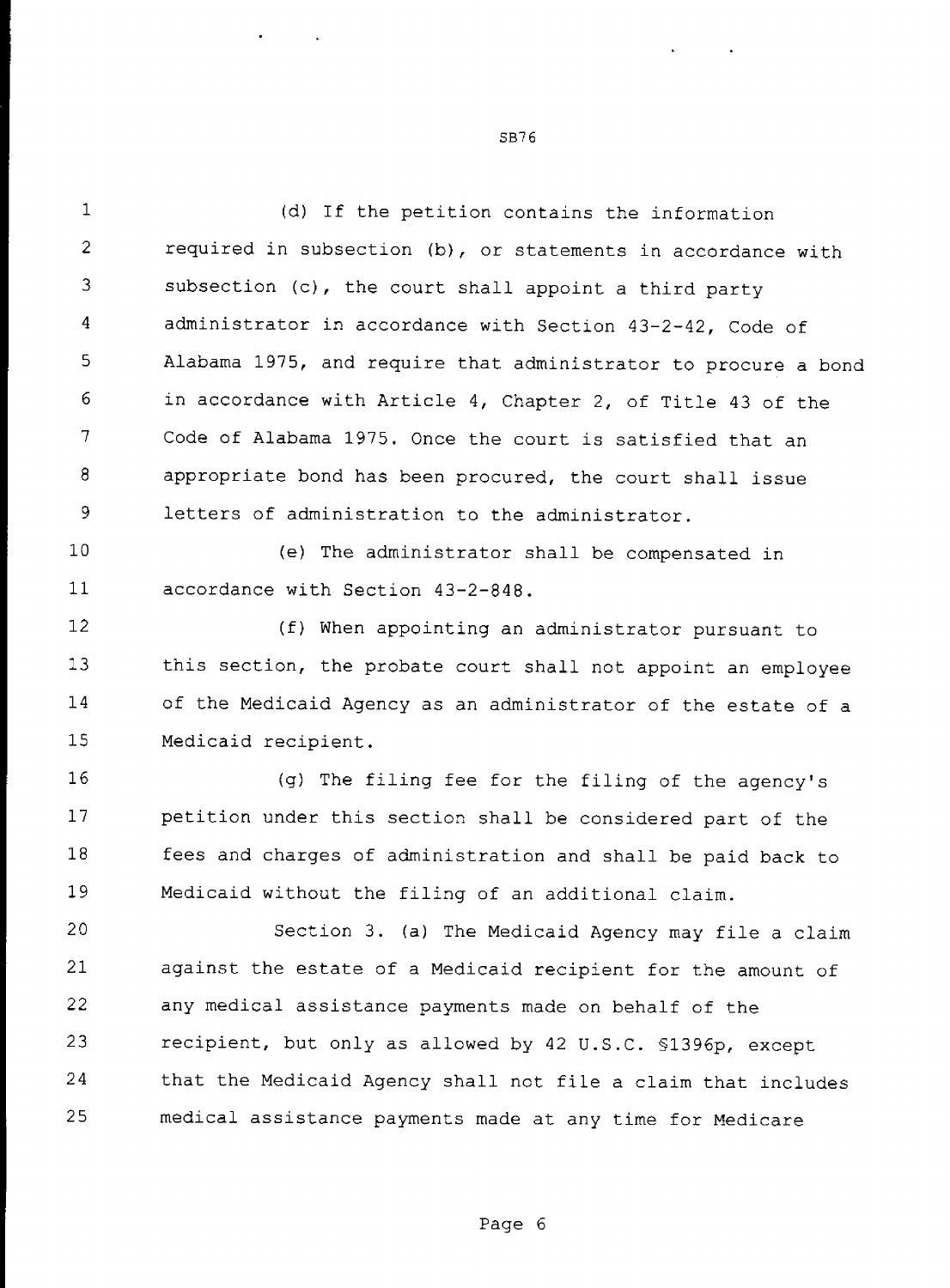$\mathbf{1}$ cost-sharing or for benefits under the Medicare Savings 2 Programs described in 42 U.S.C \$1396a(10)(E).

3 (b) The claim shall be filed pursuant to Article 15, 4 Chapter 2, of Title 43 of the Code of Alabama 1975, unless 5 otherwise provided by law. The claim shall be filed with an 6 affidavit stating the amount the Medicaid Agency spent and the 7 time period in which the amount was spent. The affidavit shall 8 be completed by the Commissioner of Medicaid or a designee. 9 The affidavit shall be competent evidence of the claim and 10 shall be prima facie genuine and authentic when signed by the ll Commissioner or a designee.

12

(c) This section <sup>3</sup> shall apply prospectively.

13 14 15 16 17 18 19 20 Section 4. The Medicaid Agency conducts a liens program in accordance with 42 U.S.C. §l396p. The liens program is operated within the federal law restrictions. Nothing in this Section shall shrink or expand the Medicaid Agency's federal law authority or grant a new cause of action that is not currently available under state or federal law. The Medicaid Agency shall always remain in compliance with 42 U.S.C. §1396p.

21 22 23 Section 5. This act shall become effective on the first day of the third month following its passage and approval by the Governor, or its otherwise becoming law.

SB<sub>76</sub>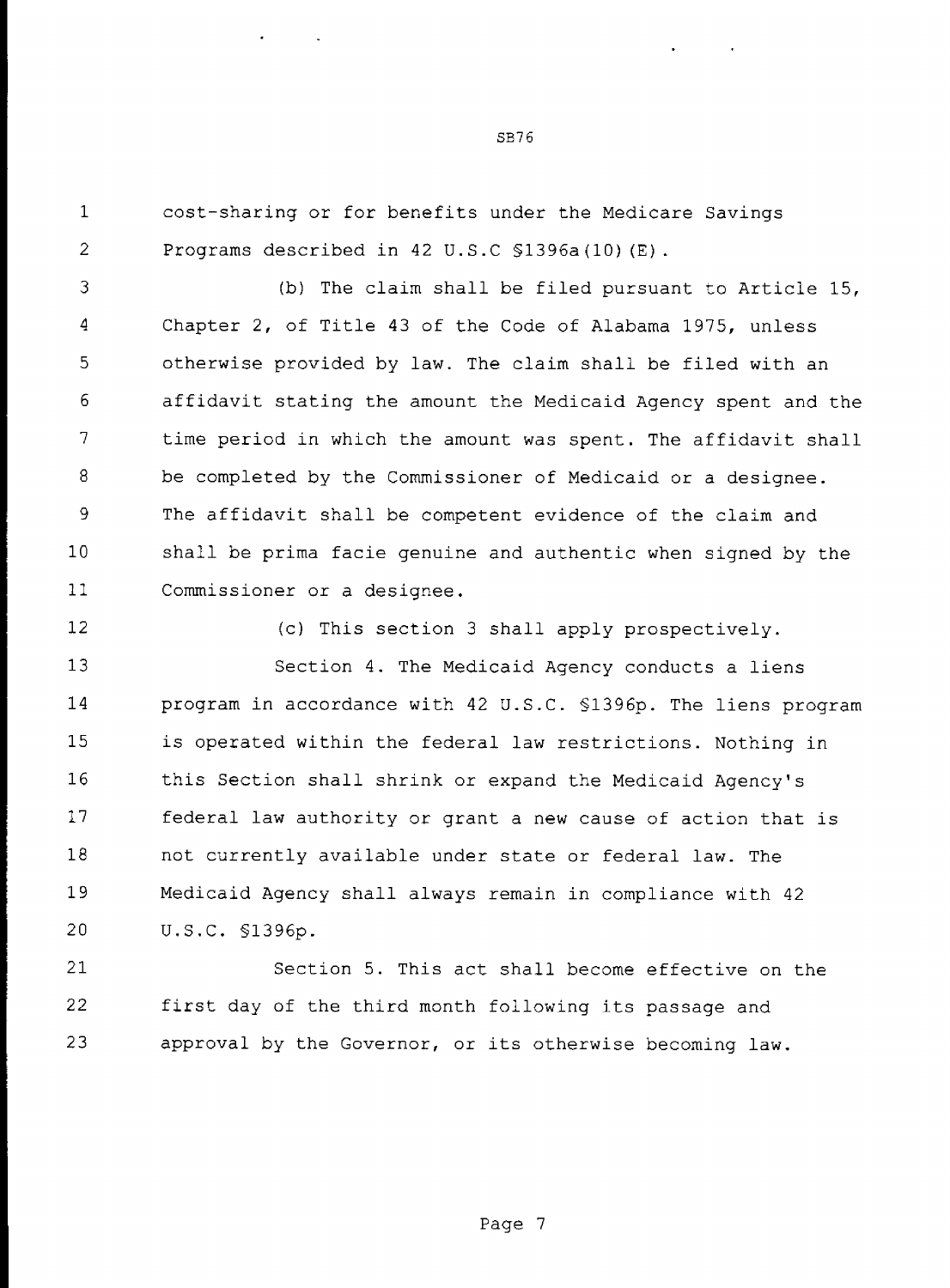| 1                             |                                                                                                                      |
|-------------------------------|----------------------------------------------------------------------------------------------------------------------|
| $\overline{2}$                |                                                                                                                      |
|                               |                                                                                                                      |
| 3                             |                                                                                                                      |
| 4                             | President and Presiding Officer of the Senate                                                                        |
| 5                             | Mac Matchen                                                                                                          |
| 6                             | Speaker of the House of Representatives                                                                              |
|                               |                                                                                                                      |
| 7<br>8<br>9<br>10<br>11<br>12 | SB76<br>Senate 16-APR-19<br>I hereby certify that the within Act originated in and passed<br>the Senate, as amended. |
| 13                            | Patrick Harris,<br>Secretary.                                                                                        |
| 14<br>15                      |                                                                                                                      |
|                               |                                                                                                                      |
| 16                            |                                                                                                                      |
| 17<br>18                      | House of Representatives<br>Amended and passed 31-MAY-19                                                             |
| 19                            |                                                                                                                      |
| 20                            |                                                                                                                      |
| 21                            | Senate concurred in House amendment 31-MAY-19                                                                        |
| 22                            | TED<br><b>APPRO</b>                                                                                                  |
| 23<br>24                      | $8:00$ am<br><b>TIME</b><br>By: Senator Orr                                                                          |
|                               | Alabama Secretary Of State<br>Act Num: 2019-489<br>Bill Num.<br>$: S-76$                                             |
|                               | Recv'd 06/10/19<br>11:00amSLF                                                                                        |

SB76

 $\Delta \phi$  and  $\Delta \phi$  and  $\Delta \phi$ 

 $\sigma_{\rm{eff}}=0.1$